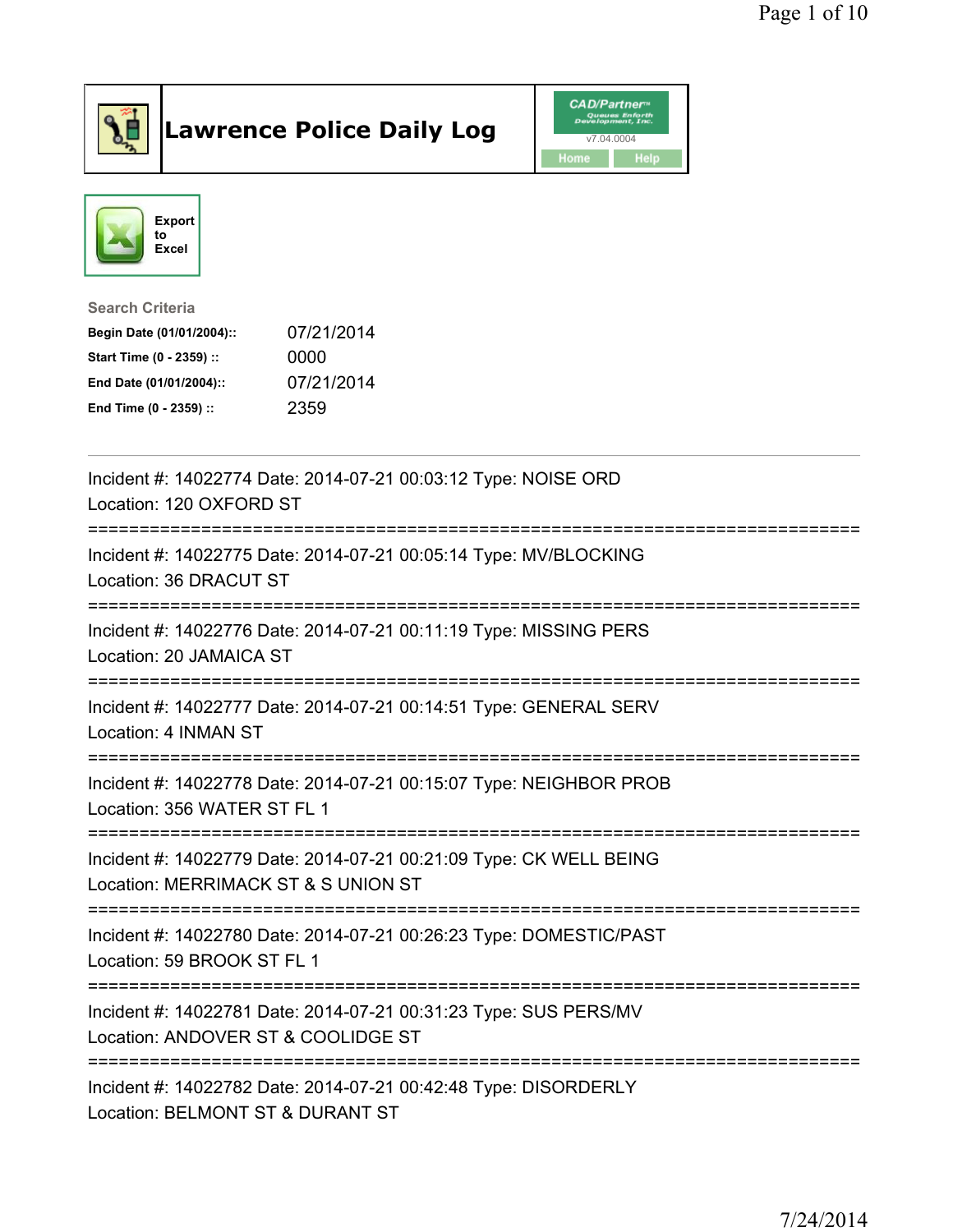| Incident #: 14022784 Date: 2014-07-21 00:52:12 Type: NOISE ORD<br>Location: 93 FARNHAM ST                                                 |
|-------------------------------------------------------------------------------------------------------------------------------------------|
| Incident #: 14022783 Date: 2014-07-21 00:52:37 Type: NOISE ORD<br>Location: 133 ESSEX ST                                                  |
| Incident #: 14022785 Date: 2014-07-21 01:06:15 Type: SUS PERS/MV<br>Location: ANDOVER ST & COOLIDGE ST<br>:============================== |
| Incident #: 14022786 Date: 2014-07-21 01:07:03 Type: DISTURBANCE<br>Location: LA PARRILLA / AMESBURY ST & CANAL ST                        |
| Incident #: 14022787 Date: 2014-07-21 01:22:55 Type: SHOTS FIRED<br>Location: 20 CEDAR ST FL 1<br>:====================================   |
| Incident #: 14022788 Date: 2014-07-21 01:28:43 Type: TOW OF M/V<br>Location: CVS PHARMACY / 266 BROADWAY                                  |
| Incident #: 14022789 Date: 2014-07-21 01:39:14 Type: DISTURBANCE<br>Location: 100 BAILEY ST #2                                            |
| Incident #: 14022790 Date: 2014-07-21 01:48:09 Type: DOMESTIC/PAST<br>Location: 59 BROOK ST                                               |
| Incident #: 14022791 Date: 2014-07-21 02:07:38 Type: SUS PERS/MV<br>Location: 16 FALMOUTH ST                                              |
| Incident #: 14022792 Date: 2014-07-21 02:10:00 Type: M/V STOP<br>Location: 233 HAVERHILL ST                                               |
| Incident #: 14022793 Date: 2014-07-21 02:16:05 Type: DISORDERLY<br>Location: 119 DORCHESTER ST                                            |
| Incident #: 14022794 Date: 2014-07-21 02:18:03 Type: ALARMS<br>Location: 123 MAY ST                                                       |
| Incident #: 14022795 Date: 2014-07-21 02:30:13 Type: FIGHT<br>Location: 550 BROADWAY                                                      |
| Incident #: 14022796 Date: 2014-07-21 02:34:22 Type: CK WELL BEING<br>Lootion TENEOOUL LO HINIONI OT                                      |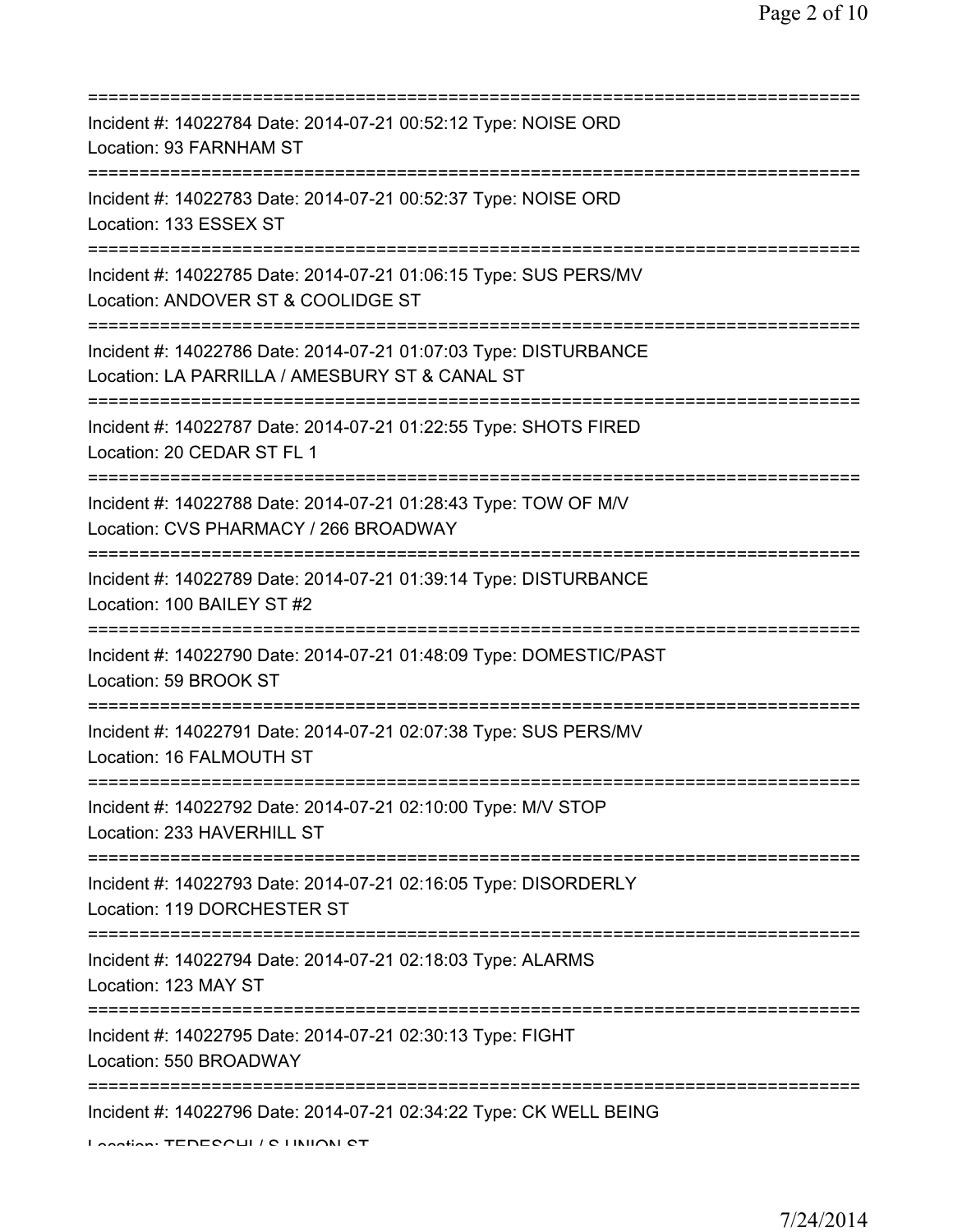| Incident #: 14022797 Date: 2014-07-21 02:52:25 Type: SUS PERS/MV<br>Location: 56 HILLSIDE AV                                         |
|--------------------------------------------------------------------------------------------------------------------------------------|
| Incident #: 14022798 Date: 2014-07-21 02:54:21 Type: SPECIAL CHECK<br>Location: SPRINGFIELD ST                                       |
| Incident #: 14022799 Date: 2014-07-21 02:59:29 Type: DOMESTIC/PAST<br>Location: WALK IN WALK IN WALK IN / 321 E HAVERHILL ST         |
| Incident #: 14022800 Date: 2014-07-21 04:35:52 Type: ALARMS<br>Location: LA FRUITERIA / 75 MANCHESTER ST                             |
| Incident #: 14022801 Date: 2014-07-21 05:49:33 Type: LARCENY/PAST<br>Location: 10 WILLOW ST                                          |
| Incident #: 14022802 Date: 2014-07-21 06:06:08 Type: SPECIAL CHECK<br>Location: SPRINGFIELD ST<br>-================================= |
| Incident #: 14022803 Date: 2014-07-21 06:13:45 Type: ALARMS<br>Location: ARLINGTON SCHOOL / 150 ARLINGTON ST                         |
| Incident #: 14022804 Date: 2014-07-21 06:41:17 Type: ALARMS<br>Location: GOOD SHEPPARD / 412 HAMPSHIRE ST                            |
| Incident #: 14022805 Date: 2014-07-21 06:44:28 Type: STOL/MV/PAS<br>Location: 90 LOWELL ST                                           |
| Incident #: 14022806 Date: 2014-07-21 07:19:27 Type: MV/BLOCKING<br>Location: 50 SHEPARD ST                                          |
| Incident #: 14022807 Date: 2014-07-21 07:24:51 Type: TOW OF M/V<br>Location: 129 ABBOTT ST                                           |
| Incident #: 14022808 Date: 2014-07-21 07:36:39 Type: ALARMS<br>Location: MAINSTREAM GLOBAL / 104 C GLENN ST                          |
| Incident #: 14022809 Date: 2014-07-21 08:04:56 Type: ALARMS<br>Location: LAWRENCE BOYS + GIRLS CLUB / 136 WATER ST                   |
| =================================<br>Incident #: 14022810 Date: 2014-07-21 08:07:19 Type: TEST QED                                   |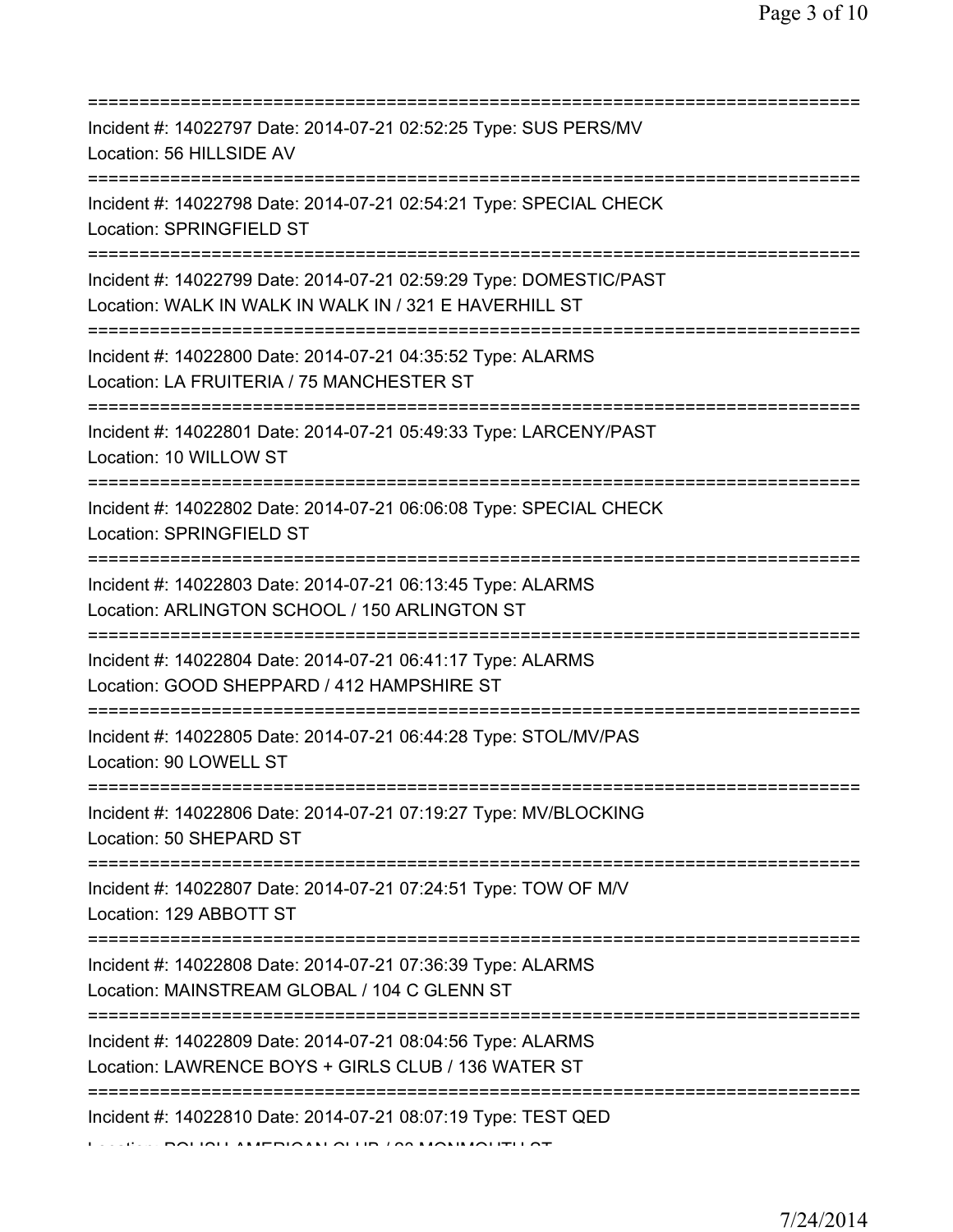=========================================================================== Incident #: 14022811 Date: 2014-07-21 08:13:52 Type: KEEP PEACE Location: NIGHTINGALE CT =========================================================================== Incident #: 14022812 Date: 2014-07-21 08:39:19 Type: AUTO ACC/NO PI Location: MERRIMACK ST & S UNION ST =========================================================================== Incident #: 14022813 Date: 2014-07-21 09:08:22 Type: STOL/MV/PAS Location: 32 CHANDLER ST =========================================================================== Incident #: 14022814 Date: 2014-07-21 09:08:50 Type: UNKNOWN PROB Location: 222 ESSEX ST #205 =========================================================================== Incident #: 14022815 Date: 2014-07-21 09:18:47 Type: HIT & RUN M/V Location: 12 PROSPECT CT =========================================================================== Incident #: 14022816 Date: 2014-07-21 09:26:24 Type: B&E/MV/PAST Location: 200 CYPRESS AV =========================================================================== Incident #: 14022817 Date: 2014-07-21 09:27:52 Type: ALARM OF FIRE Location: 56 BAILEY ST =========================================================================== Incident #: 14022818 Date: 2014-07-21 09:33:16 Type: INVEST CONT Location: 90 LOWELL ST =========================================================================== Incident #: 14022819 Date: 2014-07-21 09:44:30 Type: B&E/MV/PAST Location: SANTANA AUTO REPAIR / 354 WATER ST =========================================================================== Incident #: 14022820 Date: 2014-07-21 09:47:12 Type: B&E/PAST Location: 53 1/2 CEDAR ST =========================================================================== Incident #: 14022823 Date: 2014-07-21 10:20:18 Type: HIT & RUN M/V Location: AMES ST =========================================================================== Incident #: 14022821 Date: 2014-07-21 10:27:46 Type: M/V STOP Location: MARKET ST & S UNION ST =========================================================================== Incident #: 14022822 Date: 2014-07-21 10:36:03 Type: CK WELL BEING Location: 153 BEACON AV #12 =========================================================================== Incident #: 14022824 Date: 2014-07-21 11:11:52 Type: ALARM/BURG

Location: ALARM CONTRACTING / 82 DRACUT ST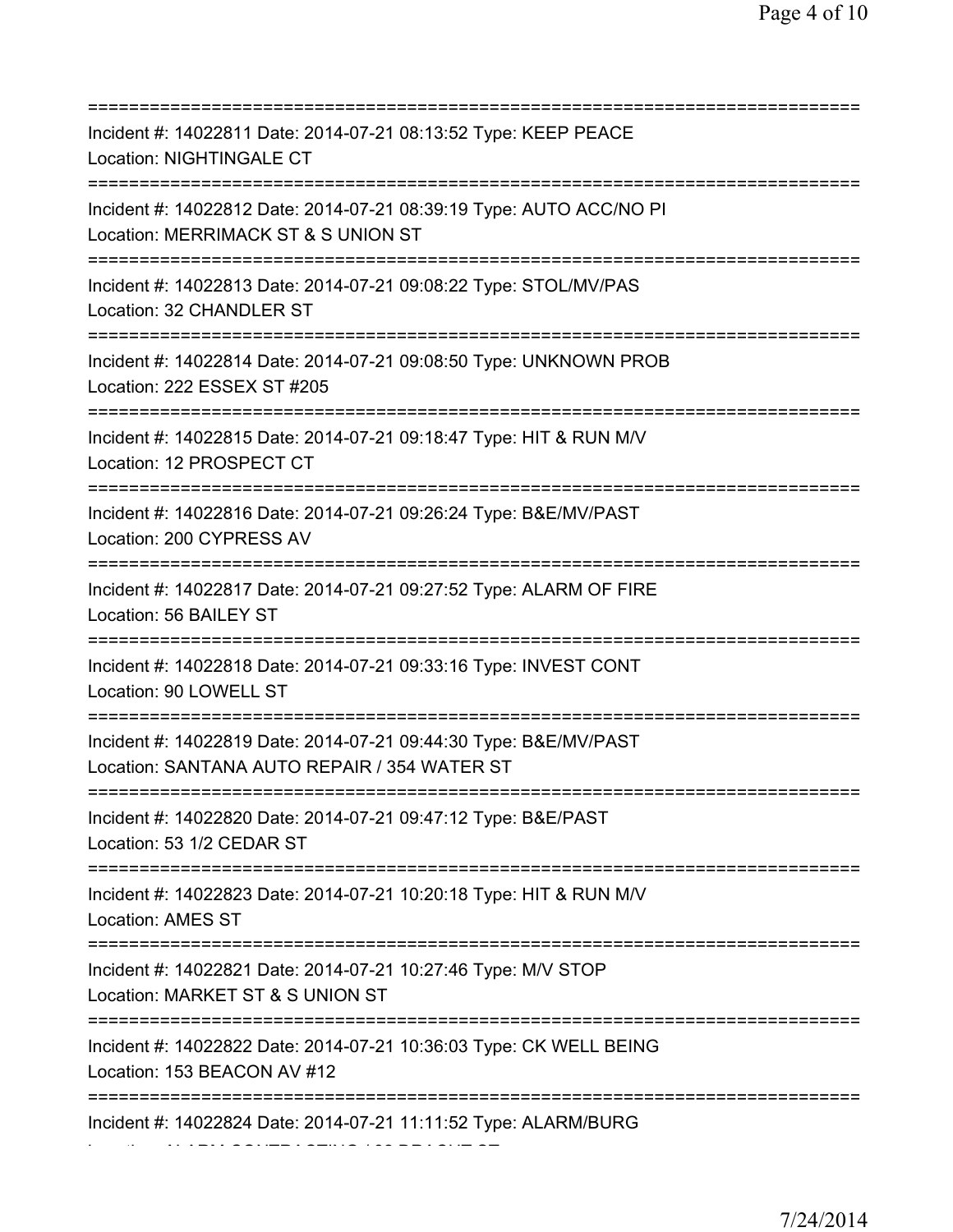| Incident #: 14022825 Date: 2014-07-21 11:14:26 Type: NOISE ORD<br>Location: 25 ROBINSON CT                                             |
|----------------------------------------------------------------------------------------------------------------------------------------|
| Incident #: 14022826 Date: 2014-07-21 11:18:19 Type: DISTURBANCE<br>Location: CARIBBEAN BAKERY / 205 BROADWAY                          |
| Incident #: 14022827 Date: 2014-07-21 11:25:45 Type: M/V STOP<br>Location: ANDOVER ST & SHEPARD ST<br>==============================   |
| Incident #: 14022828 Date: 2014-07-21 11:28:06 Type: B&E/PROG<br>Location: 108 GREENWOOD ST FL 2                                       |
| Incident #: 14022829 Date: 2014-07-21 11:36:12 Type: PARK & WALK<br>Location: S UNION ST & SALEM ST                                    |
| Incident #: 14022830 Date: 2014-07-21 11:37:08 Type: EXTRA SURVEIL<br><b>Location: CALKINS CT</b><br>================================= |
| Incident #: 14022831 Date: 2014-07-21 11:38:49 Type: DOMESTIC/PROG<br>Location: 108 GREENWOOD ST FL 2ND<br>======================      |
| Incident #: 14022832 Date: 2014-07-21 12:33:55 Type: PARK & WALK<br>Location: BROADWAY & HAVERHILL ST                                  |
| Incident #: 14022834 Date: 2014-07-21 12:46:21 Type: STOL/MV/PAS<br><b>Location: BAIELY ST</b>                                         |
| Incident #: 14022833 Date: 2014-07-21 12:51:10 Type: CK WELL BEING<br><b>Location: METHUEN ST</b>                                      |
| Incident #: 14022835 Date: 2014-07-21 12:59:13 Type: WARRANT SERVE<br>Location: 21 TRENTON ST                                          |
| Incident #: 14022836 Date: 2014-07-21 13:02:01 Type: SUS PERS/MV<br>Location: 6 GORHAM ST                                              |
| Incident #: 14022837 Date: 2014-07-21 13:02:21 Type: DISTURBANCE<br>Location: 99 SUMMER ST                                             |
| Incident #: 14022838 Date: 2014-07-21 13:09:07 Type: SHOPLIFTING                                                                       |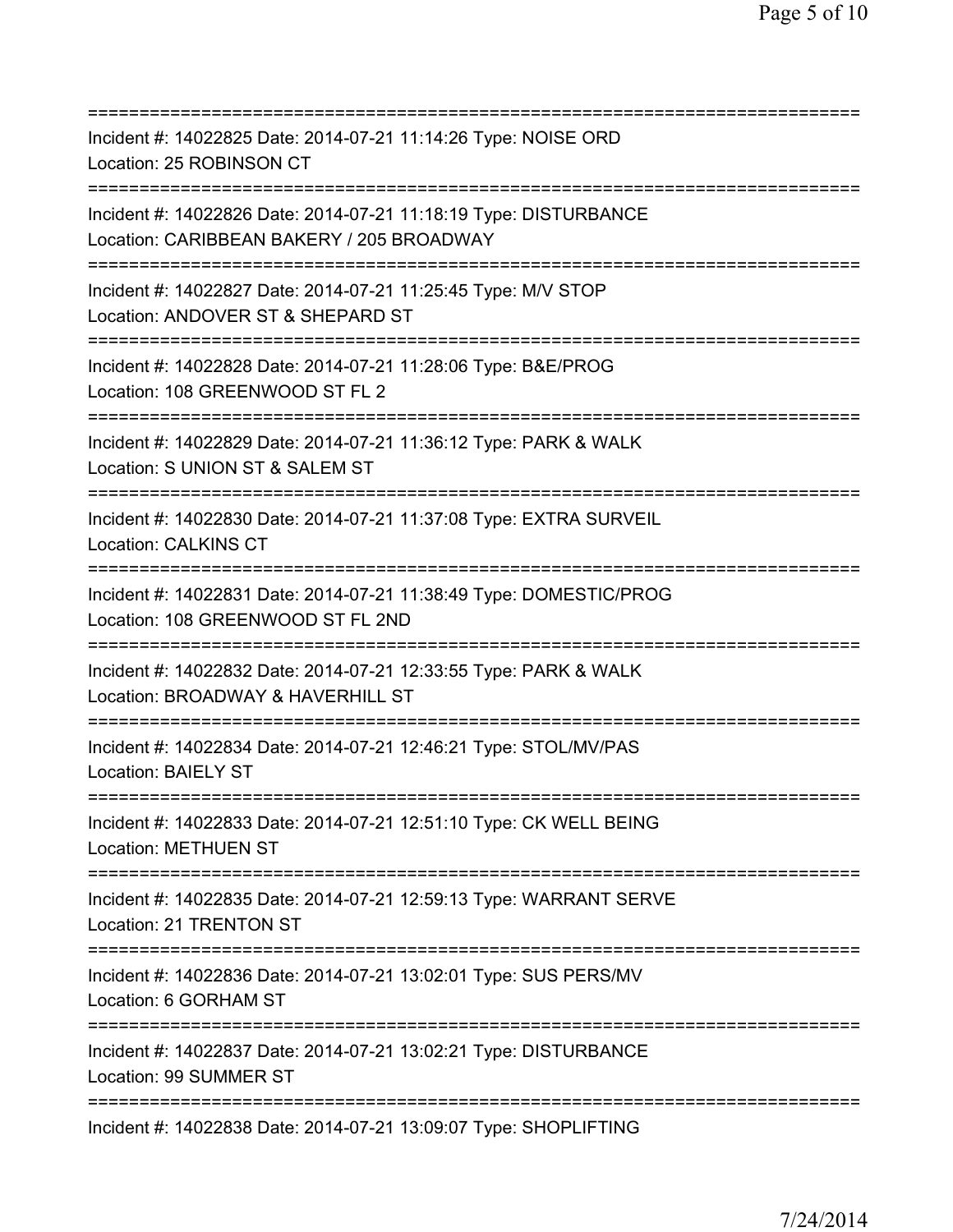=========================================================================== Incident #: 14022839 Date: 2014-07-21 13:10:05 Type: FIGHT Location: 79 COOLIDGE ST =========================================================================== Incident #: 14022843 Date: 2014-07-21 13:10:22 Type: FRAUD Location: 71 RAILROAD ST =========================================================================== Incident #: 14022840 Date: 2014-07-21 13:16:32 Type: UNKNOWN PROB Location: 198 BAILEY ST =========================================================================== Incident #: 14022841 Date: 2014-07-21 13:27:01 Type: CRUISER ACCID Location: 99 SUMMER ST =========================================================================== Incident #: 14022842 Date: 2014-07-21 13:29:42 Type: CRUISER ACCID Location: 99 SUMMER ST =========================================================================== Incident #: 14022844 Date: 2014-07-21 13:36:14 Type: ROBBERY ARMED Location: 10 S BROADWAY =========================================================================== Incident #: 14022845 Date: 2014-07-21 13:44:29 Type: DISTURBANCE Location: 99 SUMMER ST =========================================================================== Incident #: 14022846 Date: 2014-07-21 13:47:23 Type: MISSING PERS Location: 290 HOWARD ST =========================================================================== Incident #: 14022847 Date: 2014-07-21 14:01:07 Type: TOW OF M/V Location: 1 EASTON ST =========================================================================== Incident #: 14022848 Date: 2014-07-21 14:06:50 Type: ALARM/BURG Location: 13 PROSPECT ST =========================================================================== Incident #: 14022849 Date: 2014-07-21 14:11:29 Type: RECOV/STOL/MV Location: 9 VERMONT ST =========================================================================== Incident #: 14022850 Date: 2014-07-21 14:35:58 Type: HIT & RUN M/V Location: E HAVERHILL ST & PROSPECT ST =========================================================================== Incident #: 14022851 Date: 2014-07-21 15:02:13 Type: DISTURBANCE Location: CAULKINS CT & WATER ST =========================================================================== Incident #: 14022852 Date: 2014-07-21 15:07:51 Type: AUTO ACC/NO PI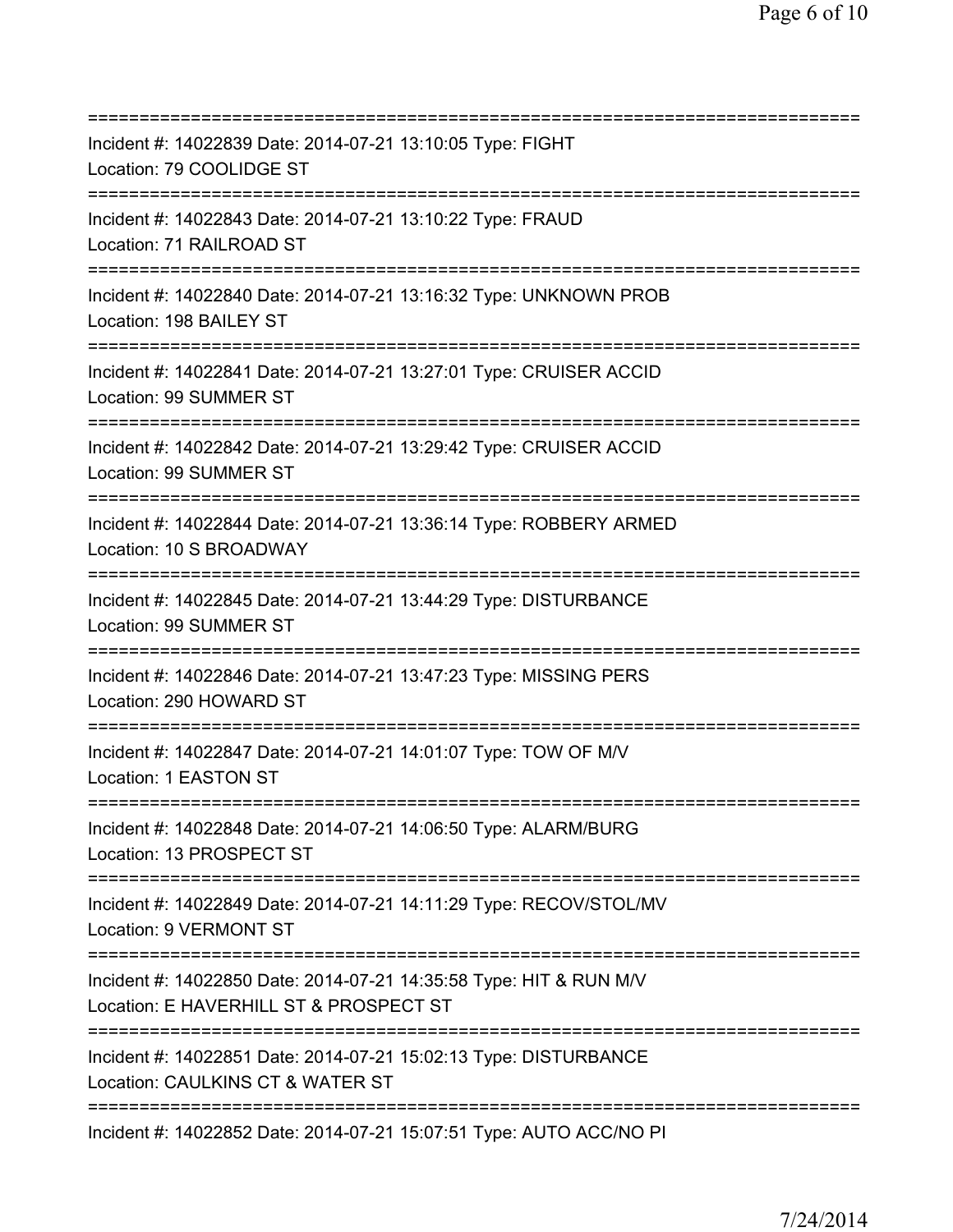| Location: 500 MERRIMACK ST                                                                                                         |
|------------------------------------------------------------------------------------------------------------------------------------|
| Incident #: 14022853 Date: 2014-07-21 16:12:51 Type: THREATS<br>Location: 1 BEACONSFIELD ST                                        |
| Incident #: 14022855 Date: 2014-07-21 16:16:30 Type: FRAUD<br>Location: 61 BEACON ST<br>===================================        |
| Incident #: 14022854 Date: 2014-07-21 16:22:57 Type: NOISE ORD<br>Location: ERVING AV & ROBINSON CT                                |
| Incident #: 14022856 Date: 2014-07-21 16:26:16 Type: B&E/PAST<br>Location: 383 HAVERHILL ST #19                                    |
| Incident #: 14022857 Date: 2014-07-21 16:27:43 Type: SUS PERS/MV<br>Location: 64 FLORAL ST<br>:========================            |
| Incident #: 14022858 Date: 2014-07-21 16:40:44 Type: A&B PAST<br>Location: 1 BENNINGTON ST<br>=================================    |
| Incident #: 14022860 Date: 2014-07-21 16:43:35 Type: LOST PROPERTY<br>Location: 4 WASHINGTON ST FL 1                               |
| Incident #: 14022859 Date: 2014-07-21 16:49:26 Type: NOTIFICATION<br>Location: 32 CHANDLER ST FL 3                                 |
| Incident #: 14022861 Date: 2014-07-21 17:15:36 Type: DISTURBANCE<br>Location: 26 CROSS ST<br>===================================== |
| Incident #: 14022862 Date: 2014-07-21 17:20:45 Type: ALARM/BURG<br>Location: 43 JACKSON ST                                         |
| Incident #: 14022863 Date: 2014-07-21 17:26:39 Type: DRUG VIO<br>Location: 12 EMMETT ST                                            |
| Incident #: 14022864 Date: 2014-07-21 17:30:02 Type: M/V STOP<br>Location: PROSPECT ST & SHERIDAN ST                               |
| Incident #: 14022865 Date: 2014-07-21 17:30:40 Type: DOMESTIC/PROG<br>Location: MT VERNON CIR & MT VERNON ST                       |
|                                                                                                                                    |

Incident #: 14022866 Date: 2014 07 21 17:38:00 Type: ALARM/BURG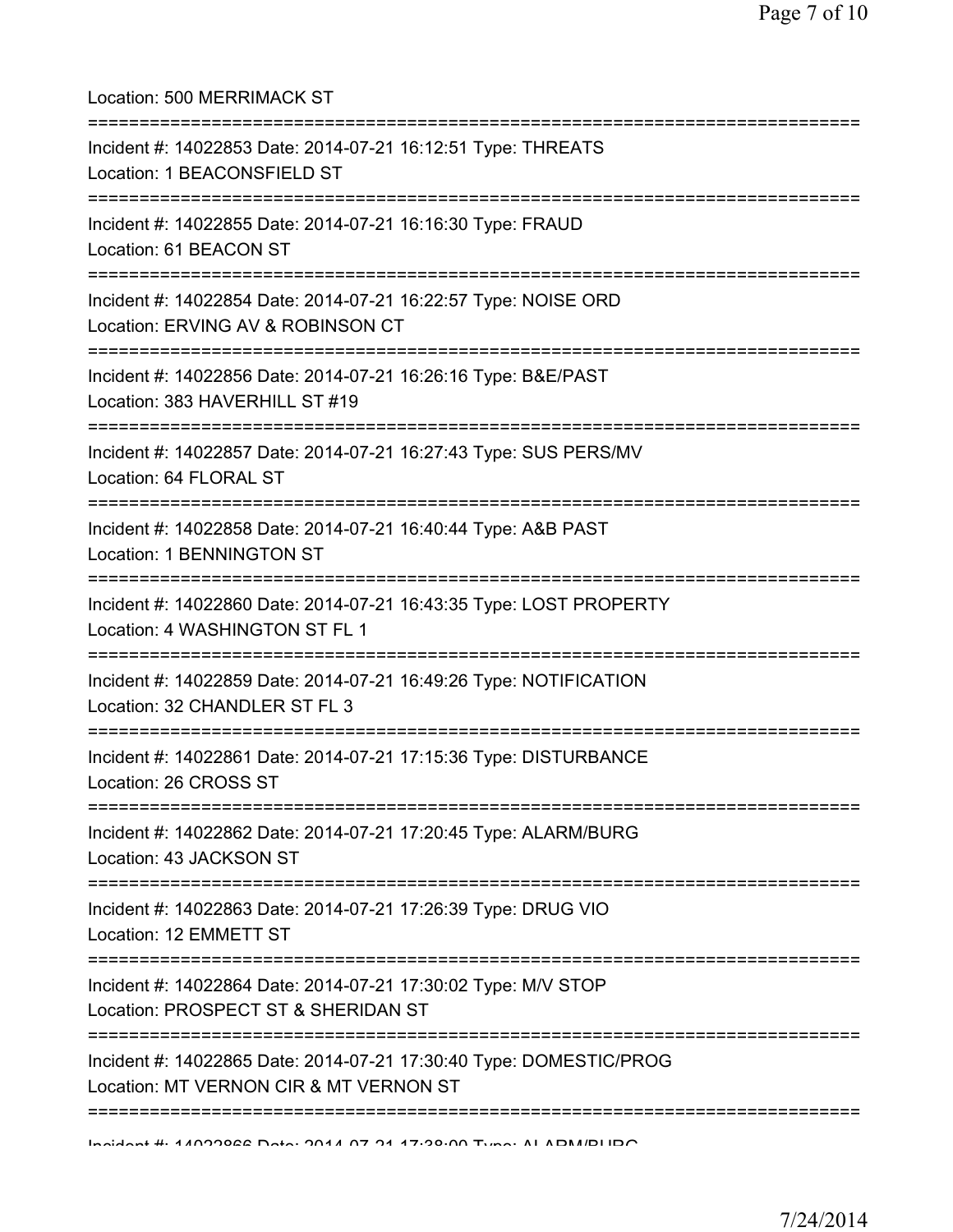| Location: 258 E HAVERHILL ST<br>==========================                                                              |
|-------------------------------------------------------------------------------------------------------------------------|
| Incident #: 14022867 Date: 2014-07-21 17:51:51 Type: A&B PAST<br>Location: 9 EASTON ST FL 3                             |
| Incident #: 14022868 Date: 2014-07-21 17:58:35 Type: UNWANTEDGUEST<br>Location: COR UNUM MEAL CENTER / 191 SALEM ST     |
| Incident #: 14022869 Date: 2014-07-21 18:05:30 Type: MAL DAMAGE<br>Location: 18 CEDAR ST FL 2                           |
| Incident #: 14022870 Date: 2014-07-21 18:19:00 Type: DISTURBANCE<br>Location: ABBOTT ST & OSGOOD ST                     |
| Incident #: 14022871 Date: 2014-07-21 18:25:05 Type: LIC PLATE STO<br>Location: 415 LOWELL ST                           |
| Incident #: 14022872 Date: 2014-07-21 18:33:54 Type: GENERAL SERV<br>Location: 15 GROVE ST                              |
| Incident #: 14022873 Date: 2014-07-21 18:45:18 Type: HOME INVASION<br>Location: 48 CEDAR ST                             |
| Incident #: 14022874 Date: 2014-07-21 18:49:41 Type: WARRANT SERVE<br>Location: 90 LOWELL ST                            |
| Incident #: 14022875 Date: 2014-07-21 19:09:03 Type: ALARM/HOLD<br>Location: METROPOLITAN CREDIT UNION / 215 S BROADWAY |
| Incident #: 14022876 Date: 2014-07-21 19:15:35 Type: M/V STOP<br>Location: RIVERSIDE DR                                 |
| Incident #: 14022877 Date: 2014-07-21 19:17:32 Type: ALARM/BURG<br>Location: 274 SALEM ST                               |
| Incident #: 14022878 Date: 2014-07-21 19:17:38 Type: SUS PERS/MV<br>Location: FALLS BRIDGE / null                       |
| Incident #: 14022879 Date: 2014-07-21 19:50:43 Type: SUS PERS/MV<br>Location: 205 BROADWAY                              |
| ======================                                                                                                  |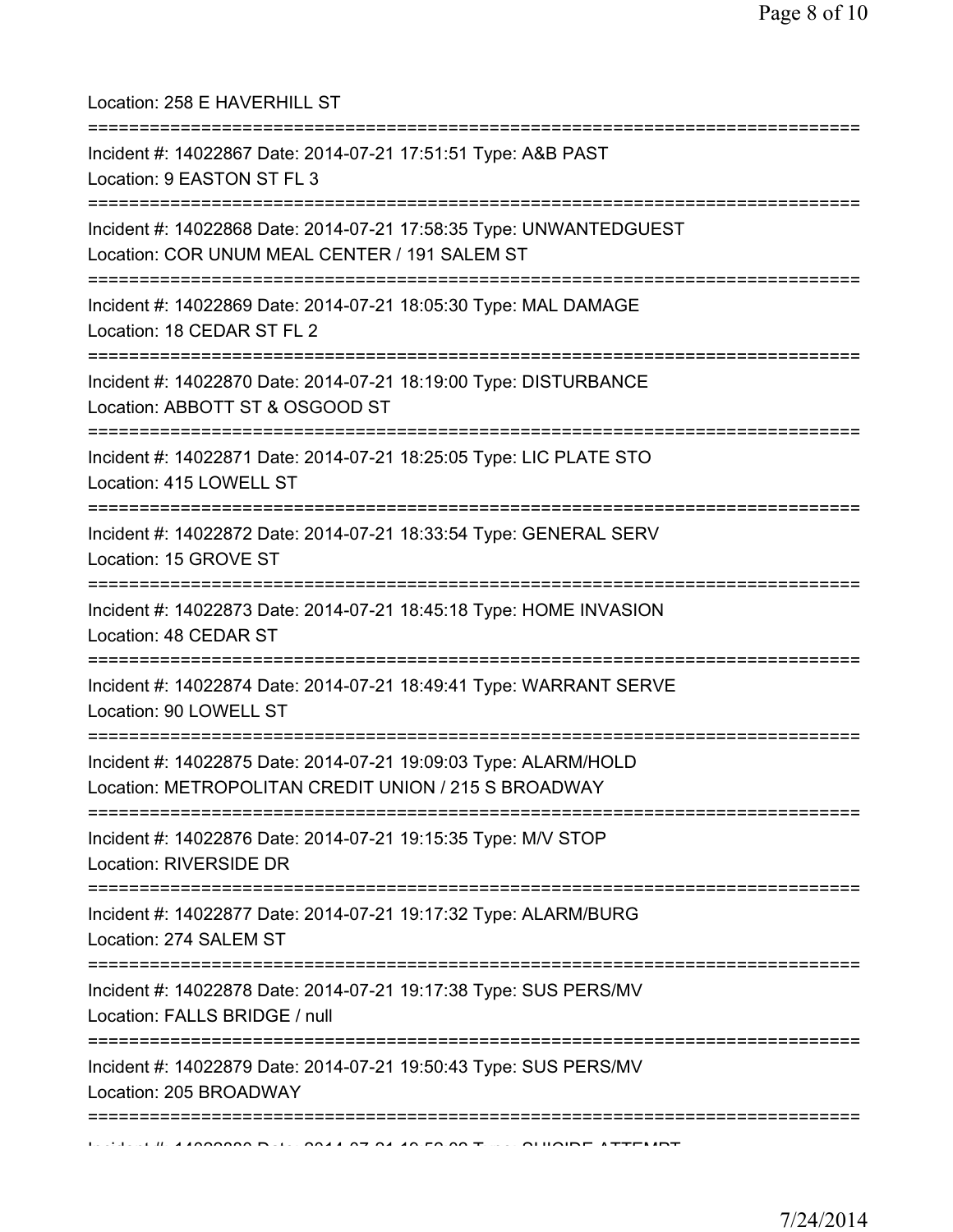| Location: 161 PARK ST FL 2                                                                                                           |
|--------------------------------------------------------------------------------------------------------------------------------------|
| Incident #: 14022881 Date: 2014-07-21 19:54:33 Type: INVESTIGATION<br>Location: 169 HAVERHILL ST FL 2<br>==========================  |
| Incident #: 14022882 Date: 2014-07-21 20:02:37 Type: MISSING PERS<br>Location: 112 ALLSTON ST                                        |
| Incident #: 14022883 Date: 2014-07-21 20:33:08 Type: AUTO ACC/PI<br>Location: MARSTON & 495 SOUTH<br>===========================     |
| Incident #: 14022884 Date: 2014-07-21 20:38:47 Type: DOMESTIC/PROG<br>Location: 80 BAILEY ST FL 1                                    |
| Incident #: 14022885 Date: 2014-07-21 20:44:19 Type: ASSSIT OTHER PD<br>Location: 381 CHESTNUT ST<br>=============================== |
| Incident #: 14022886 Date: 2014-07-21 21:01:32 Type: LOST PERSON<br>Location: ANDOVER ST & BELKNAP ST                                |
| Incident #: 14022887 Date: 2014-07-21 21:21:05 Type: NOISE ORD<br>Location: AMHERST ST & CASTLE ST                                   |
| Incident #: 14022889 Date: 2014-07-21 21:50:07 Type: ROBBERY UNARM<br>Location: 40 LAWRENCE ST                                       |
| Incident #: 14022888 Date: 2014-07-21 21:51:01 Type: LOUD NOISE<br>Location: ANDOVER ST & PARKER ST                                  |
| Incident #: 14022890 Date: 2014-07-21 21:53:27 Type: DISORDERLY<br>Location: 288 ANDOVER ST                                          |
| Incident #: 14022891 Date: 2014-07-21 22:01:44 Type: DISTURBANCE<br>Location: MCDONALDS / 50 BROADWAY                                |
| Incident #: 14022892 Date: 2014-07-21 22:11:25 Type: DISORDERLY<br>Location: HAFFNERS GAS STATION / 469 HAVERHILL ST                 |
| Incident #: 14022893 Date: 2014-07-21 22:23:06 Type: NOISE ORD<br>Location: 86 S BROADWAY                                            |
| ===================                                                                                                                  |